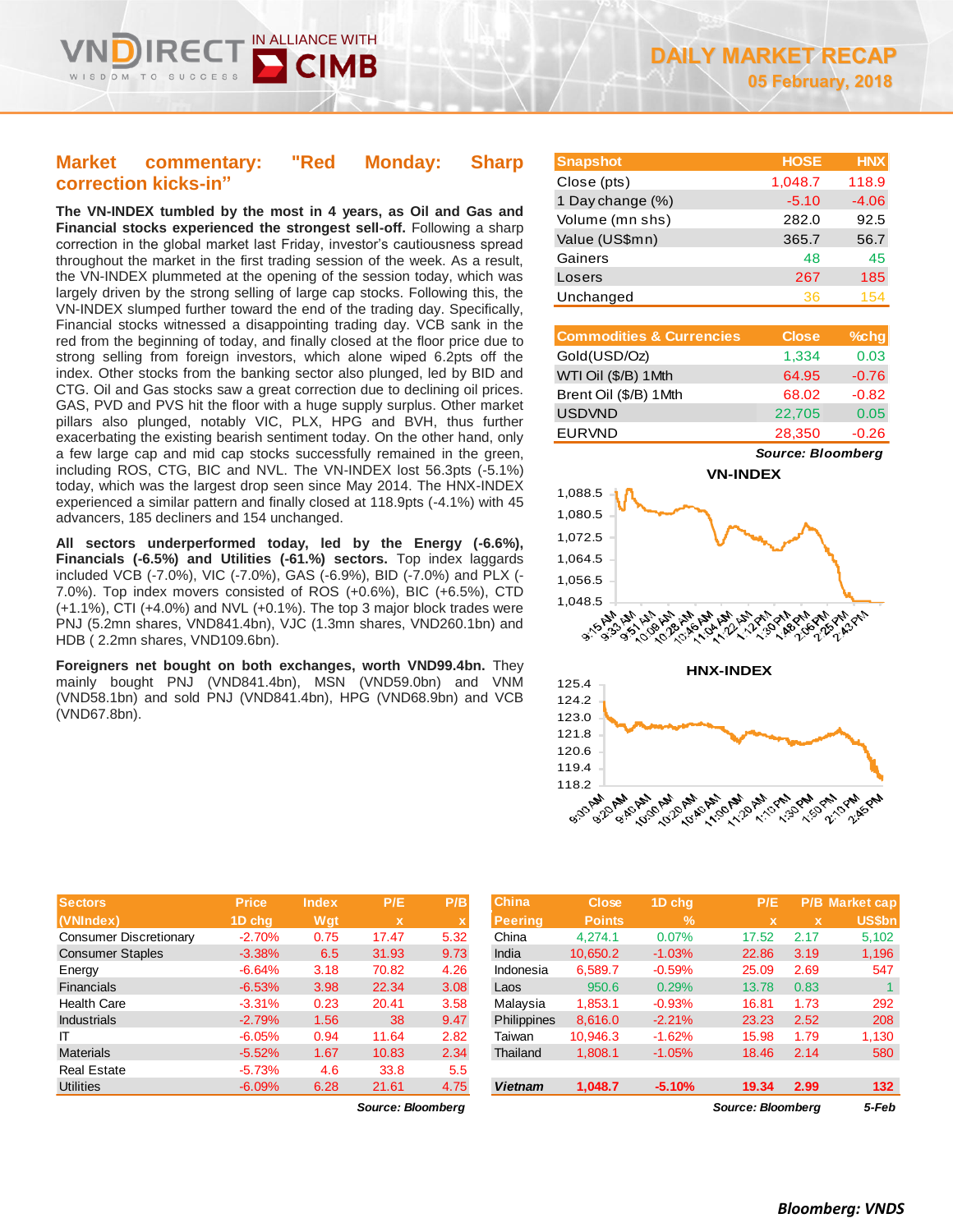### **Market News**

**Oil struggles to persist with bull run as U.S. drilling expands.** Oil's rally is unraveling on fears over a rise in U.S. production after crude's best January in more than a decade. Futures in New York are extending declines for a second session as Baker Hughes data showed American explorers last week raised the number of rigs drilling for crude to the highest in almost six months. Short-sellers betting against West Texas Intermediate oil increased their positions for a third week, according to figures from the U.S. Commodity Futures Trading Commission. Crude has remained above US\$60 a barrel this year, extending a rally driven by the extension of an output deal until the end of 2018 by the OPEC and its allies. While oil's best start to the year since 2006 was also helped by falling U.S. inventories and a weaker greenback, Citigroup Inc. says the market is underestimating U.S. output growth as a bigger surge is forecast along with an increase capital spending. *(Bloomberg)*

**Vietnam will auction VND200trl worth of government bonds via the Hanoi Stock Exchange this year.** This will include 5, 7, 10, 15, 20, and 30 year notes. The State Treasury plans a 1Q government bond issuance at VND45trl, according to the Finance Ministry. *(Bloomberg)*

**Fuel price hike strains businesses.** Businesses are trying to keep the prices of consumer goods down despite recent fuel price hikes. The price of E5 RON 92 petrol rose on Jan 19 by VND429 to VND18,672 (US\$0.823) per litre, and experts said this hike just before Tet would have a knock-on impact on the prices of many goods. Since the prices of electricity and fuel make up around 5% of the production cost of a number of essential goods, the fuel price rise would cause the prices of other goods to increase by 3%-4%. According to the Ministry of Industry and Trade's Department of Domestic Market, the prices of essential goods for Tet such as pork, fruits and vegetables can rise by 15%-20%. Trade expert Vu Dinh Phu said the best solution is to not hike fuel prices, with authorities using price stabilisation funds to keep fuel prices steady. *(En.vietnamplus.vn)*

## **Notable Corporate Events**

**Viglacera Corporation (VGC VN) - 2017 consolidated business results:** For 4Q2017, VGC recorded net revenue of VND2,263bn (-4.8% YoY) and COGS of VND1,760bn (-3.9% YoY), thus its gross profit declined by 7.9% YoY to reach VND502.7bn. VGC's financial revenue saw a sharp rise to VND23.4bn (+103.5% YoY) while financial expenses decreased 20.5% YoY to VND36bn. Selling and administrative expenses were reported at VND164.6bn (+4.4% YoY) and VND226.2bn (+27.1% YoY), respectively. Accordingly, its EBT plummeted to VND135.4bn (-35.1% YoY) and EAT decreased by 29.6% YoY to VND112.4bn. For FY2017, VGC generated net revenue of VND9,070bn (+11.4% YoY) and EAT of VND755.7bn (+21.7% YoY). *(Cafef.vn)*

**TASCO JSC (HUT VN) - 2017 consolidated business results:** For 4Q2017, HUT recorded net revenue of VND763.1bn (-6% YoY) and COGS of VND583.5bn (-0.6% YoY), thus its gross profit declined by 20.2% YoY to reach VND179.6bn. HUT's financial revenue saw a sharp rise to VND5.6bn (vs the previous figure of loss VND1.9bn) while its financial expenses slightly decreased 0.9% YoY to VND41bn. Selling and administrative expenses were reported at VND14.2bn (+15.4% YoY) and VND31.7bn (-12.4% YoY), respectively. Accordingly, its EBT fell to VND96.5bn (-28.9% YoY) and EAT decreased by 30.5% YoY to VND73.4bn. For FY2017, HUT generated net revenue of VND2,178bn (-21.8% YoY) and EAT of VND304.8bn (-24.4% YoY). *(Cafef.vn)*

*<to be continued>*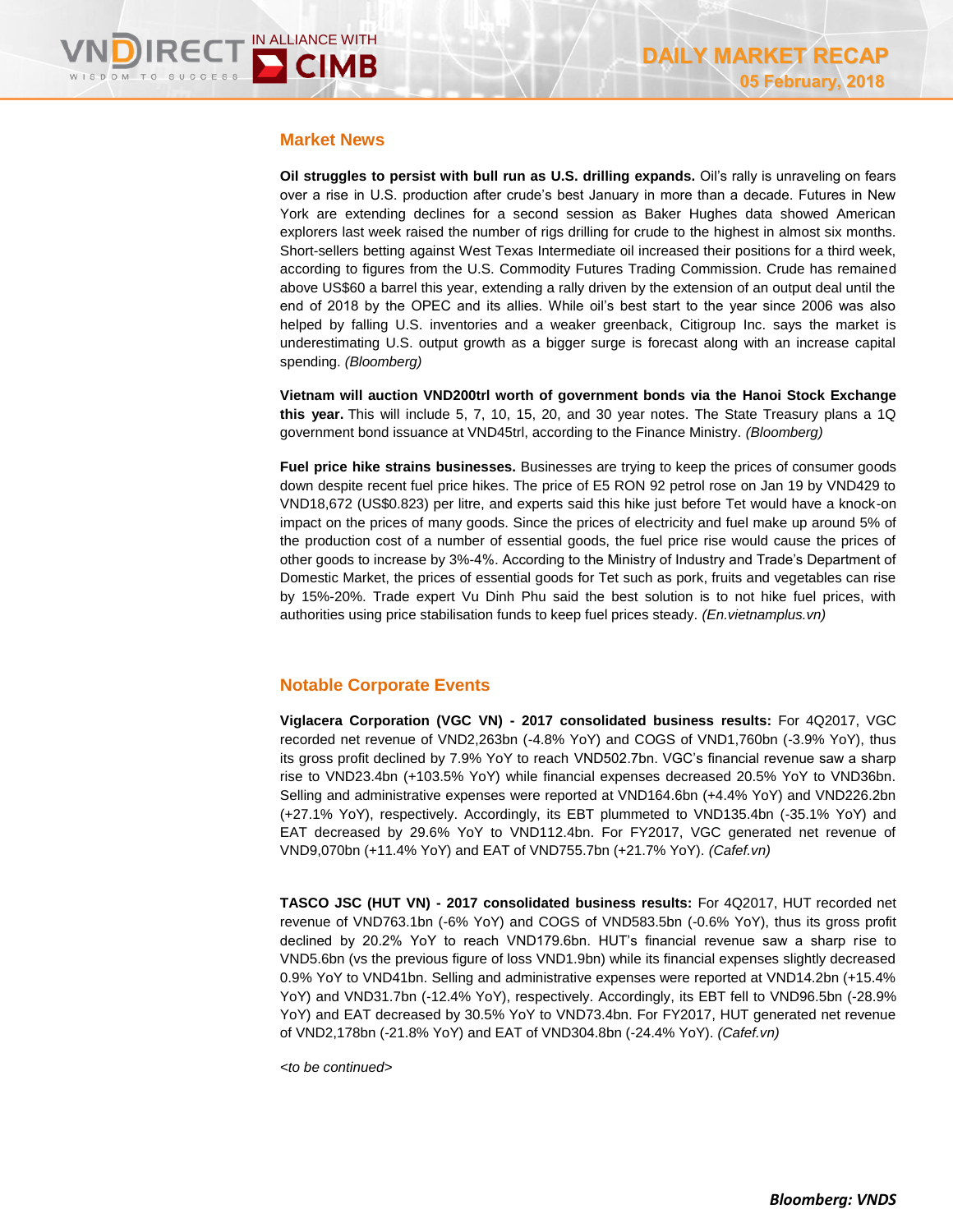# **COVERAGE SUMMARY**

**DIRE** 

WISDOM TO

=(

 $0.0588$ 

 $\boldsymbol{\mathsf{V}}$ 

IN ALLIANCE WITH

**D** CIMB

| Ticker          | <b>Adjusted</b><br>price | <b>Adjusted</b><br>target<br>price | <b>Upside</b> | Recom-<br>endation | <b>Investment thesis summary/Update</b>                                                                                                                                                                                                                                                                                                                                                                                                                                                                                                                                                                          | <b>Latest</b><br>report |
|-----------------|--------------------------|------------------------------------|---------------|--------------------|------------------------------------------------------------------------------------------------------------------------------------------------------------------------------------------------------------------------------------------------------------------------------------------------------------------------------------------------------------------------------------------------------------------------------------------------------------------------------------------------------------------------------------------------------------------------------------------------------------------|-------------------------|
| PC <sub>1</sub> | 36,000                   | 42,100                             | 16.9%         | <b>ADD</b>         | Positive outlook for 2018 with surge in revenue thanks to: (1) New<br>contribution from My Dinh Plaza II and (2) commissioning of two new<br>hydropower plants in Q4, 2017.                                                                                                                                                                                                                                                                                                                                                                                                                                      |                         |
| <b>LPB</b>      | 14,500                   | 17,700                             | 22.1%         | ADD                | 1. Unique distribution advantage with more than 1000 PTOs across<br>country. Will be able to maintain strong credit growth thanks to good capital<br>buffer (CAR $\sim$ 13%) and strong liquidity (LDR $\sim$ 80%).<br>2. FY17 YE P/B of 1.0x, cheap relative to peers.                                                                                                                                                                                                                                                                                                                                          | <b>Link</b>             |
| <b>TDH</b>      | 14,900                   | 15,900                             | 6.7%          | <b>HOLD</b>        |                                                                                                                                                                                                                                                                                                                                                                                                                                                                                                                                                                                                                  |                         |
| <b>DCM</b>      | 12,250                   | 16,200                             | 32.2%         | ADD                | 1. Recovery in ASP (+6% in 2017 from low level in '16) and volume (+9% in<br>2017, supported by exporting activities), driven by recovery in agriculture<br>sector and global urea price cycle.<br>2. Gas price subsidy from PVN until the end of 2018 (guaranteeing ROE at<br>minimum 12%), preferential income tax rate of 5%<br>3. Possible change in VAT policy could reduce COGS and improve margins<br>by 2-3% pts.<br>4. PVN plans to divest 24.6% stake by 2018 which will add to free-float.<br>1. VJC maintained strong Q3 transport and ancillary revenue growth of<br>34.4% YoY to touch VND6,185bn. |                         |
| <b>VJC</b>      | 185,000                  | 147,000                            | $-20.5%$      | <b>REDUCE</b>      | 2. Delays in aircraft deliveries proved management's operational mettle,<br>pushing operational efficiency to new heights.                                                                                                                                                                                                                                                                                                                                                                                                                                                                                       | Link                    |
| <b>NLG</b>      | 31,850                   | 31,850                             | 0.0%          | <b>HOLD</b>        | 3. 2018 core net profit could touch VND6,574bn (+92.4% YoY)<br>1. NLG is well aligned with the new property market orientation. NLG<br>focuses on durable-demand products (affordable and social apartments<br>and landed properties).<br>2. FY2017 net revenue is forecasted at VND3,454 billion (+36.3% yoy) and<br>NPATMI at VND544 billion (+58% yoy). For 2018, revaluation of Hoang<br>Nam project will secure strong EAT growth. However, the share price is<br>reasonable this year.<br>3. Upside for the stock will come in 2018 as major projects are going to be<br>executed.                         | Link                    |
| <b>IMP</b>      | 62,000                   | 70,600                             | 13.9%         | <b>HOLD</b>        |                                                                                                                                                                                                                                                                                                                                                                                                                                                                                                                                                                                                                  | Link                    |
| <b>PNJ</b>      | 146,000                  | 143,700                            | $-1.6%$       | <b>HOLD</b>        | 1. Largest jewelry retailer with rapid retail footprint expansion<br>2. Robust SSSG in 2017 (25%) and target SSSG FY18 of 12%.<br>3. FY18 EAT is forecasted to grow by 55%                                                                                                                                                                                                                                                                                                                                                                                                                                       | Link                    |
| <b>ACV</b>      | 94,000                   | 83,700                             | $-11.0%$      | <b>REDUCE</b>      | 1. Passenger throughput could grow at more than 15% in the next few<br>years<br>2. Domestic passenger fees will increase by 22.7% yoy in 2018, FY18 EAT<br>to touch VND5,072b (+46.5%)<br>3. 2018 EV/EBITDA 11.9x, below peers average of 15x                                                                                                                                                                                                                                                                                                                                                                    | <b>Link</b>             |
| <b>BFC</b>      | 31,900                   | 43,338                             | 35.9%         | ADD                | 1. Leading NPK producer in terms of capacity (current 925k tons, could add<br>200k tons more in the North) and market share (15-16%)<br>2. Long-term growth from expansion strategy to Northern Vietnam<br>(+20%/year in volumes) and overseas market (Cambodia)                                                                                                                                                                                                                                                                                                                                                 |                         |
| <b>DRI</b>      | 11,000                   | 17,700                             | 60.9%         | ADD                | 1. Conservative forecast on FY2018 output.<br>2. Higher corporate tax obligation implies a 16-17% haircut to our 2017 and<br>2018 earnings forecast.<br>3. Slow earnings growth in 2018 but stronger growth expected in 2019<br>4. We reduce our target price by 17% to VND17,700/share mainly due to<br>the expected increase in the future tax burden.                                                                                                                                                                                                                                                         | Link                    |
| <b>DPM</b>      | 23,400                   | 24,500                             | 4.7%          | <b>HOLD</b>        | 1. Gross margin fluctuates following movement in oil prices, 1H17<br>performance hurt by the sharp increase in oil/gas input price<br>2. NH3-NPK expansion projects will contribute to revenue and profit starting<br>from 2018 (expected VND1.2-2trl in revenue and VND150-300bn in profit)<br>3. DPM would benefit the most in case a change in VAT policy is approved<br>(gross margin $+3-4\%$ pts.)<br>4. PVN plans to divest 8.6% stake by 2018                                                                                                                                                            | Link                    |
| <b>NVL</b>      | 81,600                   | 69,500                             | $-14.8%$      | <b>REDUCE</b>      |                                                                                                                                                                                                                                                                                                                                                                                                                                                                                                                                                                                                                  | Link                    |
| QNS             | 49,700                   | 76,000                             | 52.9%         | ADD                | 1. Volume growth did not feed through to the bottom line.<br>2. We lower our TP due to a marked stiffening of competition in the<br>domestic soymilk market.<br>3. But the recent share price fall means valuation is still attractive.                                                                                                                                                                                                                                                                                                                                                                          | Link                    |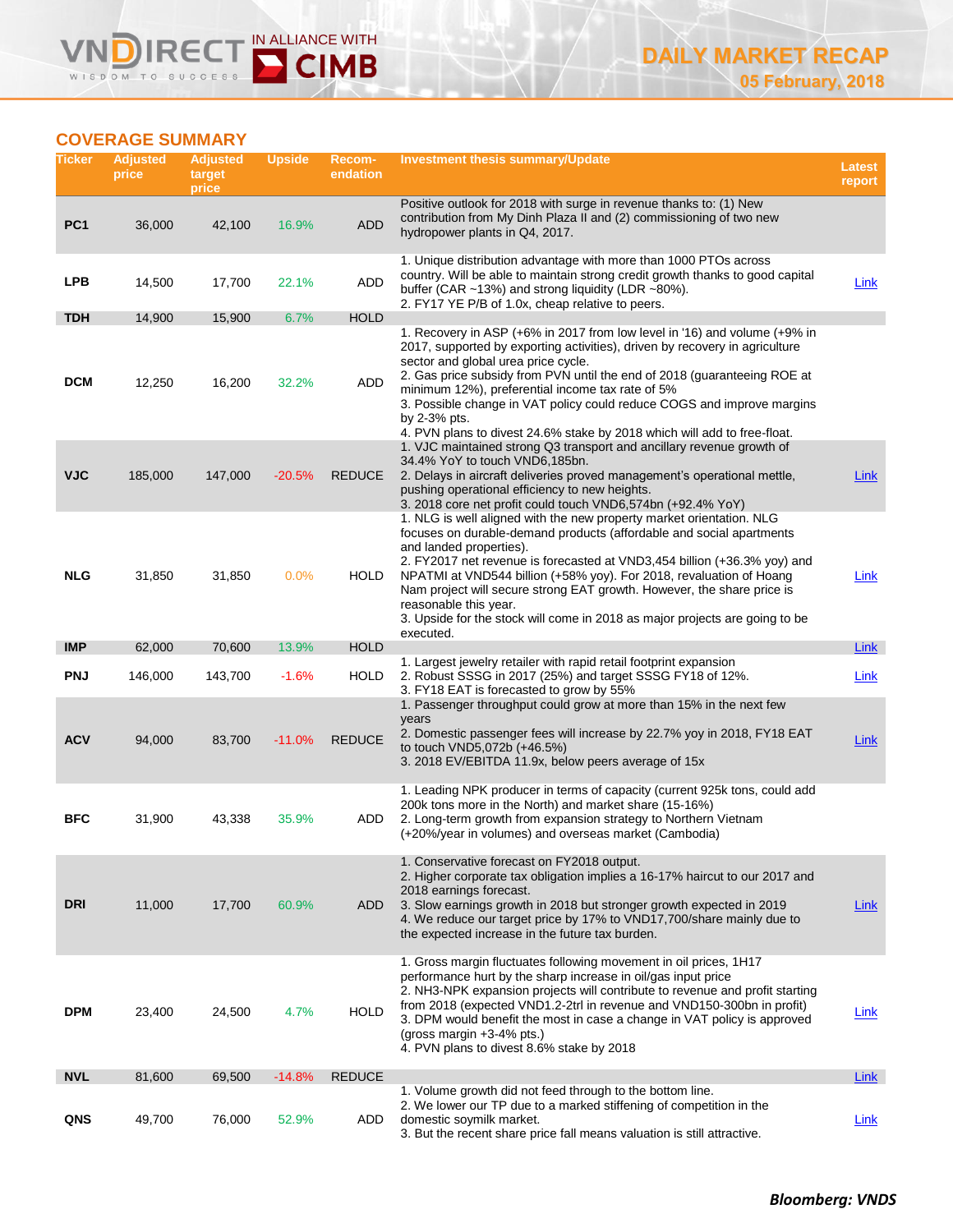# IN ALLIANCE WITH **IRE** WISDOM TO SUCCESS

 $\checkmark$ 

# **DAILY MARKET RECAP 05 February, 2018**

| Ticker     | <b>Adjusted</b><br>price | <b>Adjusted</b><br>target<br>price | <b>Upside</b> | Recom-<br>endation | <b>Investment thesis summary/Update</b>                                                                                                                                                                                                                                                                                                                                                                                                                                                                                                                                                                           | Latest<br>report |
|------------|--------------------------|------------------------------------|---------------|--------------------|-------------------------------------------------------------------------------------------------------------------------------------------------------------------------------------------------------------------------------------------------------------------------------------------------------------------------------------------------------------------------------------------------------------------------------------------------------------------------------------------------------------------------------------------------------------------------------------------------------------------|------------------|
| <b>SBV</b> | 33,000                   | 44,100                             | 33.6%         | <b>ADD</b>         | 1. The new factory launch will be behind schedule.<br>2. We revise up our DCF-based target price by 5% to VND44,100                                                                                                                                                                                                                                                                                                                                                                                                                                                                                               | <b>Link</b>      |
| <b>CTG</b> | 26,050                   | 20,700                             | $-20.5%$      | <b>REDUCE</b>      |                                                                                                                                                                                                                                                                                                                                                                                                                                                                                                                                                                                                                   |                  |
| <b>ACB</b> | 40,000                   | 29,800                             | $-25.5%$      | <b>REDUCE</b>      |                                                                                                                                                                                                                                                                                                                                                                                                                                                                                                                                                                                                                   |                  |
| <b>DPR</b> | 38,700                   | 51,900                             | 34.1%         | ADD                | 1. ASP will stay at high levels in 4Q 2017 and FY2018.<br>2. Surge in 2018 disposal earnings given spike in 9M 2017 rubber wood<br>price.<br>3. Tapping volume rise and disposals to drive FY2018 EAT growth                                                                                                                                                                                                                                                                                                                                                                                                      | Link             |
| <b>LTG</b> | 40,200                   | 66,270                             | 64.9%         | ADD                | 1. All segments apart from CPC grew in 3Q<br>2. CPC segment's 22% YoY drop in sales 3Q was an aberration.<br>3. Booming rice exports to China and Philippines should boost Agrifood<br>sales.<br>4. For 2017, we raise our net sales forecast by 7.6% but lower our net profit<br>forecast by 8.7% as a result of a 0.8bps decrease in our forecasted gross<br>margin.<br>5. For 2018, we expect a 7.1% growth in top line to touch VND8,781bn and                                                                                                                                                                | <b>Link</b>      |
|            |                          |                                    |               |                    | a 18.4% growth in bottom line to touch VND517bn.                                                                                                                                                                                                                                                                                                                                                                                                                                                                                                                                                                  |                  |
| <b>VCB</b> | 62,700                   | 43,100                             | $-31.3%$      | <b>REDUCE</b>      |                                                                                                                                                                                                                                                                                                                                                                                                                                                                                                                                                                                                                   |                  |
| <b>MBB</b> | 29,000                   | 27,700                             | $-4.5%$       | <b>HOLD</b>        | 1. Continued push into retail lending paid off with a large expansion in net<br>interest margin (NIM).<br>2. Sound performance in 9M2017 accelerated bad debt provisioning. 3.<br>High profit growth forecasted for 2018 and 2019 as MBB reaches the end of<br>the current provisioning cycle.<br>4. Healthy capital and loan-to-deposit position ensure high loan growth in<br>the coming years.                                                                                                                                                                                                                 | <b>Link</b>      |
| <b>VSC</b> | 37,000                   | 62,300                             | 68.4%         | ADD                | 1. 9M2017 revenue reached VND959bn (+21.9% YoY) and net profit<br>touched VND190bn (+0.4% YoY).<br>2. VSC will boost VGP capacity by a third to 800,000 TEU by 2019 through<br>the additional of a new quay crane and a back-end logistics center which is<br>75% complete at the moment.<br>3. 2018 net profit expected to soar to VND360bn (+34.8% YoY).<br>4. Valuation is attractive due to the foreign investors' sell off over the last<br>few weeks. VSC is currently trading at 12M EV/EBITDA 5.6x, well below<br>the peer average of 6.7x.                                                               | <u>Link</u>      |
| <b>VPB</b> | 51,500                   | 53,400                             | 3.7%          | <b>HOLD</b>        | 1. VPB delivered ROA of 1.9% and ROE of 24.8% in FY16, the highest<br>returns-on-capital among local peers and impressive even in a regional<br>context.<br>2. FY16 NIM of 7.7% was driven by a shift in loan mix towards higher<br>yielding segments, such as consumer finance, retail, household and micro-<br>SME loans.<br>3. Strong topline growth in FY14-16, complemented by an improvement in<br>operational efficiency on continued investments into technology.<br>4. We expect strong earnings growth in FY17-20F with forecasted net profit<br>CAGR of 25.6% and sustained high average ROE of 22.7%. | <b>Link</b>      |
| <b>TCM</b> | 24,500                   | 29,300                             | 19.6%         | ADD                | 1. FY17 earnings to surge by 87% on core business recovery, declining<br>revenue contribution from low margin yarn segment and land sales.<br>2. We expect healthy sales growth to be sustained into 2018 on continued<br>strength in garment sales and fabric capacity expansion<br>3. Reported earnings to fall, however, due to lack of one-time gains.<br>4. TCM is trading at a FY18F forward PE of 7.7x which is roughly in line<br>with the sector average.                                                                                                                                                | <u>Link</u>      |
| <b>GMD</b> | 41,500                   | 37,500                             | $-9.6%$       | <b>HOLD</b>        | 1. Capacity constraints and tariff pressure due to continued financial<br>pressures in the global shipping industry have led to subdued topline<br>growth so far this year.<br>2. NDP will be the main growth engine for 2018 and beyond as designed<br>capacity skyrockets from 600,000 TEU pa in 2018 to 1.9mn TEU pa by<br>2022.<br>3. GMD is resuming the Gemalink deep water port project.<br>4. Valuation is more than fair as the stock trades at a TTM EV/EBITDA of<br>16.1x, a huge premium to the peer average of 6.7x.                                                                                 | <u>Link</u>      |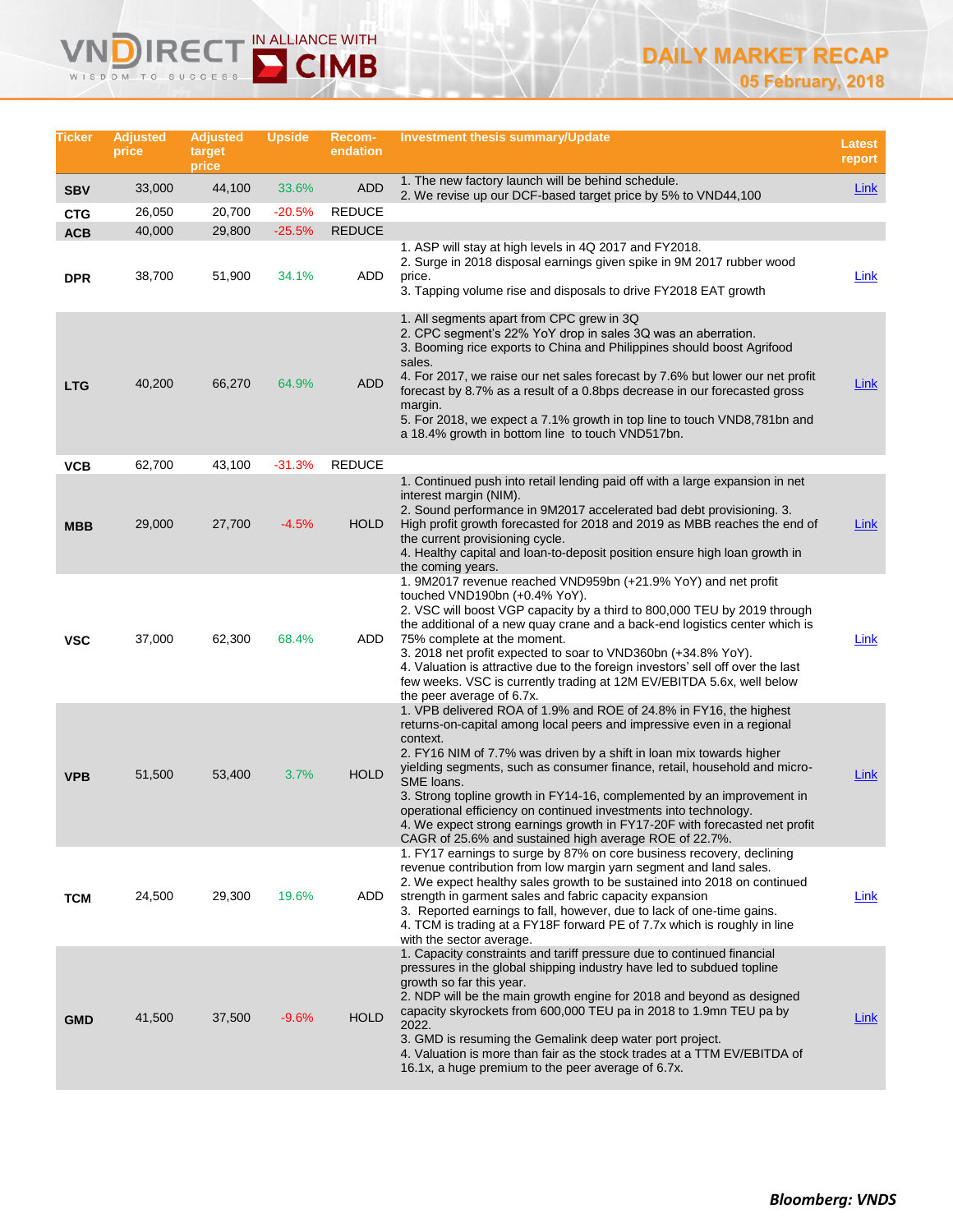## **MARKET MOVEMENTS**

WISDOM TO

**IRE** 

| <b>HOSE</b>        |        |       |      |       |              |
|--------------------|--------|-------|------|-------|--------------|
| <b>Top gainers</b> |        |       |      |       | <b>VND</b>   |
| <b>Ticker</b>      | Last   | Cha   | %chq | Vol.  | <b>Index</b> |
|                    | Price  |       |      |       | impact       |
| VMD                | 23,000 | 1,500 | 7.0  | 1.920 | 0.008        |
| <b>DTT</b>         | 10,450 | 680   | 7.0  | 150   | 0.002        |
| HU3                | 9.240  | 600   | 6.9  | 430   | 0.002        |
| <b>BTT</b>         | 37,750 | 2,450 | 6.9  | 10    | 0.012        |
| HU1                | 8,340  | 540   | 6.9  | 110   | 0.002        |

IN ALLIANCE WITH

**D** CIMB

| <b>Top losers</b> |              |          |        |         | <b>VND</b>   |
|-------------------|--------------|----------|--------|---------|--------------|
| <b>Ticker</b>     | Last         | Cha      | %chq   | Vol.    | <b>Index</b> |
|                   | <b>Price</b> |          |        |         | impact       |
| <b>AGF</b>        | 7.440        | $-560$   | $-7.0$ | 1.350   | $-0.006$     |
| <b>VIC</b>        | 81,100       | $-6,100$ | $-7.0$ | 2.59MLN | $-5.886$     |
| <b>CVT</b>        | 43,250       | $-3,250$ | $-7.0$ | 434.600 | $-0.034$     |
| <b>UDC</b>        | 3,460        | $-260$   | $-7.0$ | 43,330  | $-0.003$     |
| <b>HNG</b>        | 7.720        | $-580$   | $-7.0$ | 2.99MLN | $-0.163$     |

|               | <b>Top index movers</b> |       |      |         |        |  |  |  |  |  |  |
|---------------|-------------------------|-------|------|---------|--------|--|--|--|--|--|--|
| <b>Ticker</b> | Last                    | Cha   | %chq | Vol.    | Index  |  |  |  |  |  |  |
|               | <b>Price</b>            |       |      |         | impact |  |  |  |  |  |  |
| <b>ROS</b>    | 162,900                 | 900   | 0.6  | 1.44MLN | 0.156  |  |  |  |  |  |  |
| <b>BIC</b>    | 42,500                  | 2,600 | 6.5  | 12,090  | 0.112  |  |  |  |  |  |  |
| <b>CTD</b>    | 188,100                 | 2,100 | 1.1  | 174,120 | 0.059  |  |  |  |  |  |  |
| CTI           | 39,000                  | 1,500 | 4.0  | 974.300 | 0.035  |  |  |  |  |  |  |
| <b>NVL</b>    | 81,600                  | 100   | 0.1  | 2.74MLN | 0.024  |  |  |  |  |  |  |

|               | <b>VND</b><br><b>Top index laggers</b> |          |        |         |              |  |  |  |  |  |  |
|---------------|----------------------------------------|----------|--------|---------|--------------|--|--|--|--|--|--|
| <b>Ticker</b> | Last                                   | Cha      | %chq   | Vol.    | <b>Index</b> |  |  |  |  |  |  |
|               | <b>Price</b>                           |          |        |         | impact       |  |  |  |  |  |  |
| <b>VCB</b>    | 62,700                                 | $-4,700$ | $-7.0$ | 2.69MLN | $-6.186$     |  |  |  |  |  |  |
| <b>VIC</b>    | 81,100                                 | $-6,100$ | $-7.0$ | 2.59MLN | $-5.886$     |  |  |  |  |  |  |
| <b>GAS</b>    | 112,600                                | $-8,400$ | -6.9   | 1.08MLN | $-5.882$     |  |  |  |  |  |  |
| <b>BID</b>    | 31,350                                 | $-2,350$ | $-7.0$ | 2.79MLN | $-2.939$     |  |  |  |  |  |  |
| <b>PLX</b>    | 81,700                                 | $-6,100$ | $-7.0$ | 1.59MLN | $-2.887$     |  |  |  |  |  |  |

| <b>Top active volume</b> |              |          |        | <b>VND</b>      | <b>Top active volume</b> |            |              |          |         | <b>VND</b>     |              |
|--------------------------|--------------|----------|--------|-----------------|--------------------------|------------|--------------|----------|---------|----------------|--------------|
| Ticker                   | Last         | Chg      | %chq   | Vol.            | Index                    | Ticker     | Last         | Chg      | $%$ chq | Vol.           | <b>Index</b> |
|                          | <b>Price</b> |          |        |                 | impact                   |            | <b>Price</b> |          |         |                | impact       |
| <b>STB</b>               | 15.150       | $-1.100$ |        | $-6.8$ 22.17MLN | $-0.759$                 | <b>SHB</b> | 11.900       | $-700$   |         | $-5.620.46MLN$ | 0.000        |
| <b>HAG</b>               | 7,490        | $-560$   |        | $-7.0$ 15.65MLN | $-0.190$                 | <b>PVS</b> | 24,200       | $-2,600$ |         | -9.7 10.53MLN  | 0.000        |
| SSI                      | 32.650       | -2.450   | $-7.0$ | 9.62MLN         | $-0.439$                 | <b>ACB</b> | 40.000       | $-1.500$ | -3.6    | 5.07MLN        | 0.000        |
| <b>SCR</b>               | 11.700       | $-400$   | $-3.3$ | 9.37MLN         | $-0.036$                 | <b>VCG</b> | 23,200       | $-1.800$ | $-7.2$  | 4.50MLN        | 0.000        |
| <b>CTG</b>               | 26.050       | -1.950   | $-7.0$ | 7.74MLN         | $-2.656$                 | <b>PVX</b> | 2.100        | $-100$   | -4.6    | 3.58MLN        | 0.000        |

| <b>HOSE</b>        |              |       |      |      |              | <b>HNX</b>         |              |       |         |        |              |
|--------------------|--------------|-------|------|------|--------------|--------------------|--------------|-------|---------|--------|--------------|
| <b>Top gainers</b> |              |       |      |      | <b>VND</b>   | <b>Top gainers</b> |              |       |         |        | <b>VND</b>   |
| Ticker             | Last         | Chg   | %chg | Vol. | <b>Index</b> | Ticker             | Last         | Chg   | $%$ chg | Vol.   | <b>Index</b> |
|                    | <b>Price</b> |       |      |      | impact       |                    | <b>Price</b> |       |         |        | impact       |
| VMD                | 23,000       | 1,500 | 7.0  | .920 | 0.008        | LUT                | 3,300        | 300   | 10.0    | 38,800 | 0.000        |
| DTT                | 10,450       | 680   | 7.0  | 150  | 0.002        | V12                | 12,100       | 1,100 | 10.0    | 100    | 0.000        |
| HU3                | 9,240        | 600   | 6.9  | 430  | 0.002        | VSM                | 14,300       | 1,200 | 9.2     | 200    | 0.000        |
| <b>BTT</b>         | 37,750       | 2,450 | 6.9  | 10   | 0.012        | <b>LCS</b>         | 3,600        | 300   | 9.1     | 400    | 0.000        |
| HU1                | 8,340        | 540   | 6.9  | 110  | 0.002        | KHS                | 15,000       | 1,200 | 8.7     | 3,100  | 0.000        |
|                    |              |       |      |      |              |                    |              |       |         |        |              |

| <b>Top losers</b> |                      |          |        |         | <b>VND</b>      | <b>Top losers</b> |                      |          |         |        | <b>VND</b>             |
|-------------------|----------------------|----------|--------|---------|-----------------|-------------------|----------------------|----------|---------|--------|------------------------|
| Ticker            | Last<br><b>Price</b> | Chg      | %chq   | Vol.    | Index<br>impact | <b>Ticker</b>     | Last<br><b>Price</b> | Chg      | $%$ chq | Vol.   | <b>Index</b><br>impact |
| AGF               | 7.440                | $-560$   | $-7.0$ | 1.350   | $-0.006$        | <b>AMC</b>        | 20.700               | $-2.300$ | $-10.0$ | 1.400  | 0.000                  |
| <b>VIC</b>        | 81,100               | $-6,100$ | $-7.0$ | 2.59MLN | $-5.886$        | <b>SCL</b>        | 2,700                | $-300$   | $-10.0$ | 4,800  | 0.000                  |
| CVT               | 43.250               | $-3.250$ | -7.0   | 434.600 | $-0.034$        | <b>SVN</b>        | 2.700                | $-300$   | $-10.0$ | 18.200 | 0.000                  |
| <b>UDC</b>        | 3,460                | $-260$   | $-7.0$ | 43.330  | $-0.003$        | <b>VGC</b>        | 22,500               | $-2.500$ | $-10.0$ | .59MLN | 0.000                  |
| HNG               | 7,720                | $-580$   | -7.0   | 2.99MLN | $-0.163$        | <b>ATS</b>        | 43,500               | $-4,800$ | $-9.9$  | 10.500 | 0.000                  |

|            | <b>Top index movers</b> |       |      |           | <b>VND</b>   | <b>Top index movers</b> |              | <b>VND</b> |         |        |              |
|------------|-------------------------|-------|------|-----------|--------------|-------------------------|--------------|------------|---------|--------|--------------|
| Ticker     | Last                    | Chg   | %chq | Vol.      | <b>Index</b> | Ticker                  | Last         | Chg        | $%$ chq | Vol.   | <b>Index</b> |
|            | <b>Price</b>            |       |      |           | impact       |                         | <b>Price</b> |            |         |        | impact       |
| ROS        | 162.900                 | 900   | 0.6  | $.44$ MLN | 0.156        | <b>PGS</b>              | 35.500       | .500       | 4.4     | 47.700 | 0.053        |
| <b>BIC</b> | 42.500                  | 2,600 | 6.5  | 12.090    | 0.112        | <b>DNP</b>              | 23,400       | 1.400      | 6.4     | 2.700  | 0.034        |
| CTD        | 188.100                 | 2,100 | 1.1  | 174.120   | 0.059        | DL1                     | 43,000       | 200        | 0.5     | 1.300  | 0.011        |
| <b>CTI</b> | 39,000                  | 1.500 | 4.0  | 974.300   | 0.035        | <b>NET</b>              | 25,900       | 900        | 3.6     | 6.900  | 0.009        |
| NVL        | 81.600                  | 100   | 0.1  | 2.74MLN   | 0.024        | <b>IVS</b>              | 9,000        | 400        | 4.7     | 9,500  | 0.008        |

| <b>Top index laggers</b> |              |          |        |         | <b>VND</b>   | Top index laggers |              |           |         |                 |              |
|--------------------------|--------------|----------|--------|---------|--------------|-------------------|--------------|-----------|---------|-----------------|--------------|
| Ticker                   | Last         | Chg      | %chq   | Vol.    | <b>Index</b> | Ticker            | Last         | Chg       | $%$ chq | Vol.            | <b>Index</b> |
|                          | <b>Price</b> |          |        |         | impact       |                   | <b>Price</b> |           |         |                 | impact       |
| VCB                      | 62.700       | $-4.700$ | $-7.0$ | 2.69MLN | $-6.186$     | <b>ACB</b>        | 40.000       | $-1.500$  | -3.6    | 5.07MLN         | $-1.257$     |
| <b>VIC</b>               | 81.100       | $-6,100$ | $-7.0$ | 2.59MLN | $-5.886$     | <b>SHB</b>        | 11,900       | $-700$    |         | $-5.6$ 20.46MLN | $-0.779$     |
| GAS                      | 112,600      | $-8.400$ | -6.9   | 1.08MLN | $-5.882$     | <b>PVS</b>        | 24.200       | $-2.600$  |         | -9.7 10.53MLN   | $-0.631$     |
| <b>BID</b>               | 31.350       | $-2.350$ | $-7.0$ | 2.79MLN | $-2.939$     | <b>VGC</b>        | 22,500       | $-2.500$  | $-10.0$ | <b>.59MLN</b>   | $-0.290$     |
| <b>PLX</b>               | 81,700       | $-6,100$ | -7.0   | 1.59MLN | $-2.887$     | VCS               | 208,000      | $-12,300$ | $-5.6$  | 88,200          | $-0.267$     |

| <b>Top active volume</b> |                      |          |         |               | <b>VND</b>             |
|--------------------------|----------------------|----------|---------|---------------|------------------------|
| <b>Ticker</b>            | Last<br><b>Price</b> | Cha      | $%$ chq | Vol.          | <b>Index</b><br>impact |
| <b>SHB</b>               | 11,900               | $-700$   |         | -5.6 20.46MLN | 0.000                  |
| <b>PVS</b>               | 24,200               | $-2,600$ |         | -9.7 10.53MLN | 0.000                  |
| <b>ACB</b>               | 40.000               | $-1,500$ | $-3.6$  | 5.07MLN       | 0.000                  |
| <b>VCG</b>               | 23,200               | $-1,800$ | $-7.2$  | 4.50MLN       | 0.000                  |
| <b>PVX</b>               | 2,100                | $-100$   | $-4.6$  | 3.58MLN       | 0.000                  |

*5-Feb Source: Bloomberg*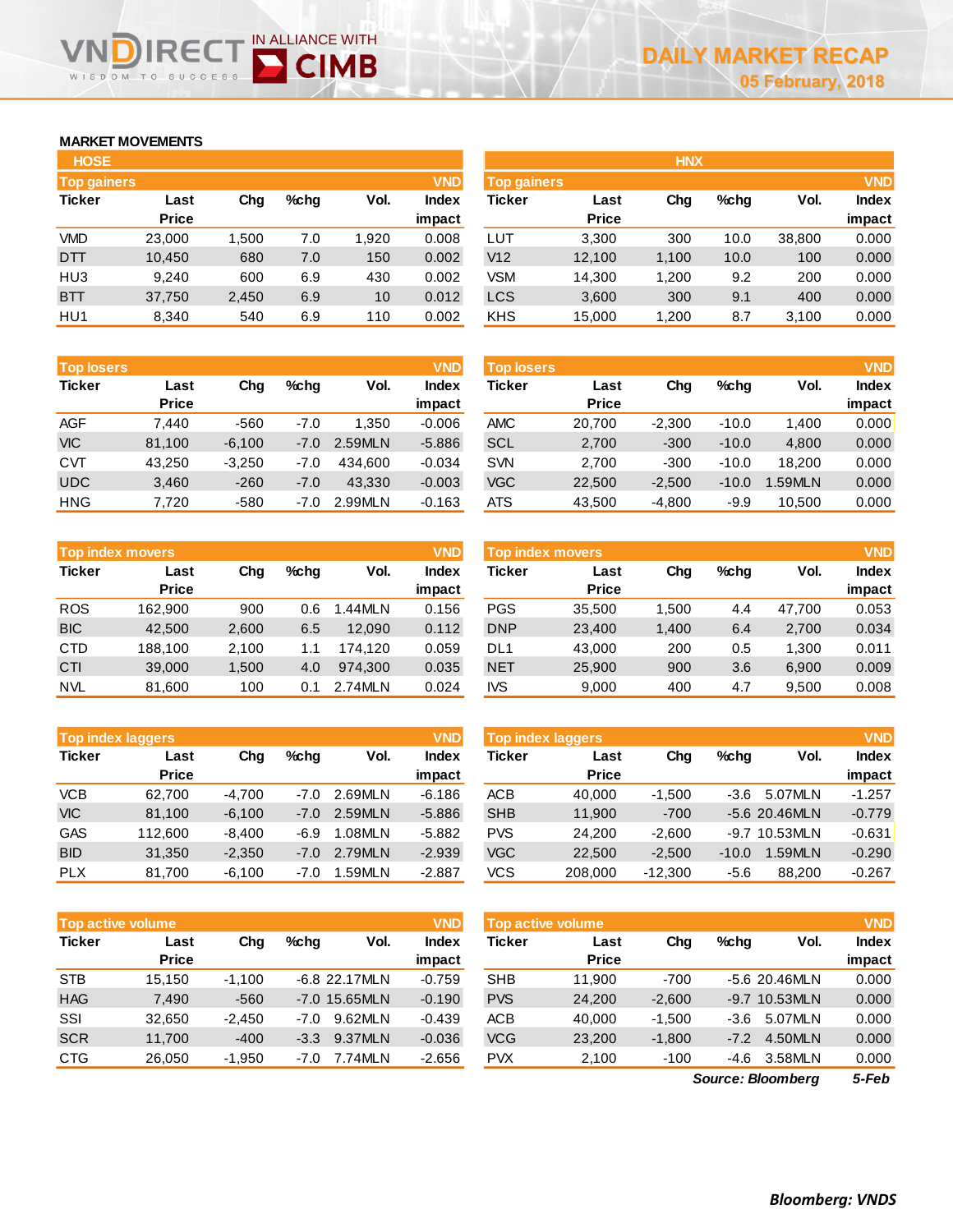## **FOREIGN ACTIVITIES**

| Volume (Mn'shs)       | <b>HOSE</b> | d/d   | <b>HNX</b> | d/d   | <b>Value (VND'bn)</b> | <b>HOSE</b> | d/d   | <b>HNX</b> | d/d   |
|-----------------------|-------------|-------|------------|-------|-----------------------|-------------|-------|------------|-------|
| <b>BUY</b>            | 26.3        | 22.9% | 2.8        | 88.2% | <b>BUY</b>            | 1.683.9     | 57.7% | 56.6       | 71.0% |
| % of market           | 9.8%        |       | 3.0%       |       | % of market           | 21.0%       |       | 4.4%       |       |
| <b>SELL</b>           | 22.8        | 50.3% | 1.4        | 13.1% | SELL                  | 1.612.4     | 85.2% | 28.8       | 13.1% |
| % of market           | 8.4%        |       | 1.5%       |       | % of market           | 20.1%       |       | 2.2%       |       |
| <b>NET BUY (SELL)</b> | 3.56        |       | 1.4        |       | <b>NET BUY (SELL)</b> | 71.5        |       | 27.8       |       |

*Source: HSX, HNX*



**Foreign net buy/sell (30 days) in VND'bn**

| <b>2018 ACCUMULATION</b> |       |                       |        |               |                       |          |                       |         |               |
|--------------------------|-------|-----------------------|--------|---------------|-----------------------|----------|-----------------------|---------|---------------|
| Volume (MIn'shs)         |       | <b>HOSE % of 2017</b> |        | HNX % of 2017 | Value (VND'bn)        |          | <b>HOSE % of 2017</b> |         | HNX % of 2017 |
| <b>BUY</b>               | 594.7 | 16.8%                 | 46.0   | 11.5%         | <b>BUY</b>            | 29.684.7 | 17.6%                 | 968.7   | 11.6%         |
| % of market              | 8.8%  |                       | 2.2%   |               | % of market           | 16.0%    |                       | 0.6%    |               |
| <b>SELL</b>              | 407.1 | 12.5%                 | 57.8   | 14.2%         | <b>SELL</b>           | 22.095.5 | 15.3%                 | 1.379.5 | 16.0%         |
| % of market              | 6.0%  |                       | 2.8%   |               | % of market           | 11.9%    |                       | 0.8%    |               |
| <b>NET BUY (SELL)</b>    | 187.6 |                       | (11.9) |               | <b>NET BUY (SELL)</b> | 7,589    |                       | (410.9) |               |

*Source: HSX, HNX*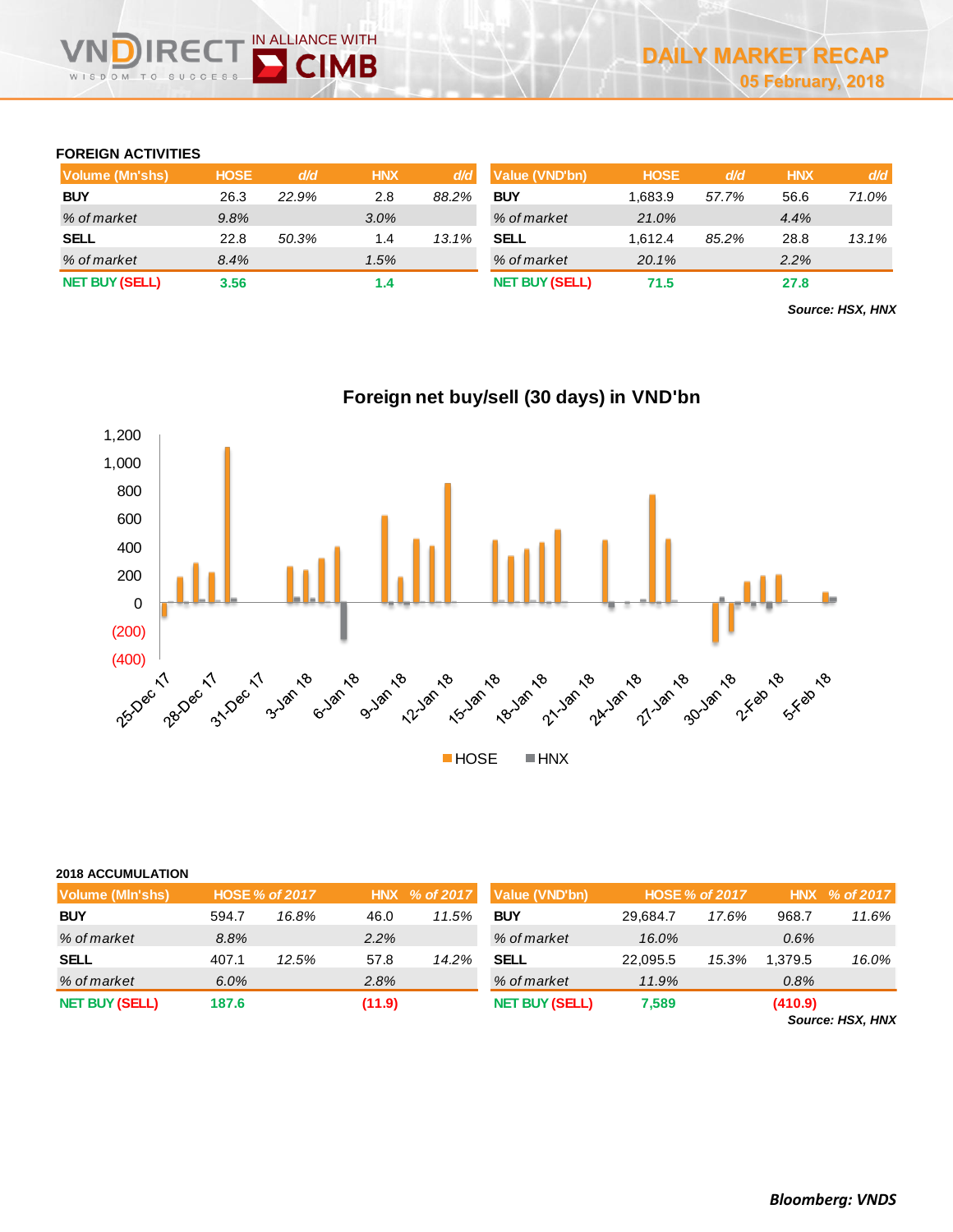## **FOREIGN ACTIVITIES**

WISDOM TO

Ξ(

 $0<sup>o</sup>$ 

IN ALLIANCE WITH

**D** CIMB

|               |                               | <b>HOSE</b> |         |       |                 | <b>HNX</b> |                               |          |         |       |                 |
|---------------|-------------------------------|-------------|---------|-------|-----------------|------------|-------------------------------|----------|---------|-------|-----------------|
|               | Top buy by foreigners (value) |             |         |       | <b>VND'bn</b>   |            | Top buy by foreigners (value) |          |         |       | <b>VND'bn</b>   |
| <b>Ticker</b> | Last<br><b>Price</b>          | Chg         | %chq    | Value | Index<br>impact | Ticker     | Last<br><b>Price</b>          | Chg      | %chg    | Value | Index<br>impact |
| <b>PNJ</b>    | 146,000                       | $-4,500$    | $-2.99$ | 841.4 | $-0.178$        | VCG        | 25,000                        | $-1,800$ | 2.04    | 35.4  | 0.000           |
| <b>MSN</b>    | 84,700                        | $-6,300$    | $-6.92$ | 59.0  | $-2.667$        | <b>VGC</b> | 25,000                        | $-2,500$ | $-1.19$ | 9.3   | 0.000           |
| <b>VNM</b>    | 203.100                       | $-3,900$    | $-1.88$ | 58.1  | $-2.071$        | <b>PVS</b> | 26,800                        | $-2,600$ | 5.93    | 2.1   | 0.000           |
| <b>HCM</b>    | 77,200                        | $-4,800$    | $-5.85$ | 54.6  | $-0.228$        | <b>SHS</b> | 22,300                        | $-2,000$ | 0.90    | 2.1   | 0.000           |
| SSI           | 32,650                        | $-2,450$    | $-6.98$ | 51.9  | $-0.439$        | <b>SHB</b> | 12,600                        | $-700$   | 1.61    | 1.8   | 0.000           |

|               | <b>Top sell by foreigners (value)</b> |          |         |       |                 | Top sell by foreigners (value), |                      | <b>VND'bn</b> |         |       |                 |
|---------------|---------------------------------------|----------|---------|-------|-----------------|---------------------------------|----------------------|---------------|---------|-------|-----------------|
| <b>Ticker</b> | Last<br><b>Price</b>                  | Chg      | %chg    | Value | Index<br>impact | <b>Ticker</b>                   | Last<br><b>Price</b> | Chg           | %chg    | Value | Index<br>impact |
| <b>PNJ</b>    | 146.000                               | $-4,500$ | $-2.99$ | 841.4 | $-0.178$        | VGC                             | 25,000               | $-2,500$      | $-1.19$ | 15.3  | 0.000           |
| <b>HPG</b>    | 57,000                                | $-4,100$ | $-6.71$ | 68.9  | $-2.275$        | <b>PVS</b>                      | 26,800               | $-2,600$      | 5.93    | 5.6   | 0.000           |
| <b>VCB</b>    | 62.700                                | $-4.700$ | $-6.97$ | 67.8  | $-6.186$        | <b>SHS</b>                      | 22.300               | $-2.000$      | 0.90    | 2.8   | 0.000           |
| <b>SSI</b>    | 32,650                                | $-2,450$ | $-6.98$ | 63.5  | $-0.439$        | <b>BVS</b>                      | 20,600               | $-300$        | $-1.44$ | 0.6   | 0.000           |
| <b>VIC</b>    | 81,100                                | $-6,100$ | $-7.00$ | 61.9  | $-5.886$        | <b>VCS</b>                      | 208,000              | $-12,300$     | $-5.58$ | 0.6   | 0.000           |

|               | Top net buy by foreigners (value) |          |         |       |                 | Top net buy by foreigners (value) |                      |          |         |       |                        |
|---------------|-----------------------------------|----------|---------|-------|-----------------|-----------------------------------|----------------------|----------|---------|-------|------------------------|
| <b>Ticker</b> | Last<br><b>Price</b>              | Chg      | $%$ chq | Value | Index<br>impact | <b>Ticker</b>                     | Last<br><b>Price</b> | Chg      | %chg    | Value | <b>Index</b><br>impact |
| <b>VRE</b>    | 51.300                            | $-3,800$ | $-6.90$ | 31.6  | $-2.643$        | <b>VCG</b>                        | 25,000               | $-1,800$ | 2.04    | 35.4  | 0.000                  |
| <b>VNM</b>    | 203.100                           | $-3,900$ | $-1.88$ | 30.3  | $-2.071$        | <b>SHB</b>                        | 12,600               | $-700$   | 1.61    | 1.5   | 0.000                  |
| <b>HCM</b>    | 77.200                            | $-4,800$ | $-5.85$ | 22.7  | $-0.228$        | TV <sub>2</sub>                   | 171.500              | $-1,300$ | $-0.75$ | 0.9   | 0.000                  |
| <b>PLX</b>    | 81,700                            | $-6.100$ | $-6.95$ | 21.3  | $-2.887$        | TT                                | 51.100               | $-1.700$ | $-3.22$ | 0.5   | 0.000                  |
| <b>STB</b>    | 15.150                            | $-1.100$ | $-6.77$ | 20.8  | $-0.759$        | CIA                               | 57.200               | $-1.400$ | $-2.39$ | 0.5   | 0.000                  |

|               | Top net sell by foreigners (value) |          |         |         |                 | <b>VND'bn</b><br>Top net sell by foreigners (value) |                      |           |         |         | <b>VND'bn</b>                |
|---------------|------------------------------------|----------|---------|---------|-----------------|-----------------------------------------------------|----------------------|-----------|---------|---------|------------------------------|
| <b>Ticker</b> | Last<br><b>Price</b>               | Chg      | $%$ chq | Value   | Index<br>impact | Ticker                                              | Last<br><b>Price</b> | Chg       | %chg    | Value   | Index<br>impact              |
| <b>VJC</b>    | 185,000                            | $-9,500$ | $-4.88$ | $-37.8$ | $-1.569$        | VGC                                                 | 25.000               | $-2,500$  | $-1.19$ | $-6.00$ | 0.000                        |
| <b>VCB</b>    | 62,700                             | $-4,700$ | $-6.97$ | $-26.7$ | $-6.186$        | <b>PVS</b>                                          | 26,800               | $-2,600$  | 5.93    | $-3.51$ | 0.000                        |
| <b>HPG</b>    | 57.000                             | $-4,100$ | $-6.71$ | $-21.4$ | $-2.275$        | <b>SHS</b>                                          | 22,300               | $-2,000$  | 0.90    | $-0.71$ | 0.000                        |
| <b>VIC</b>    | 81,100                             | $-6,100$ | $-7.00$ | $-15.4$ | $-5.886$        | <b>VCS</b>                                          | 208,000              | $-12,300$ | $-5.58$ | $-0.65$ | 0.000                        |
| SSI           | 32,650                             | $-2,450$ | $-6.98$ | $-11.6$ | $-0.439$        | <b>PVC</b>                                          | 10.500               | $-1,100$  | $-9.48$ | $-0.50$ | 0.000                        |
| 5-Feb-18      |                                    |          |         |         |                 |                                                     |                      |           |         |         | Source: Bloomberg, HOSE, HNX |

*Source: Bloomberg, HOSE, HNX*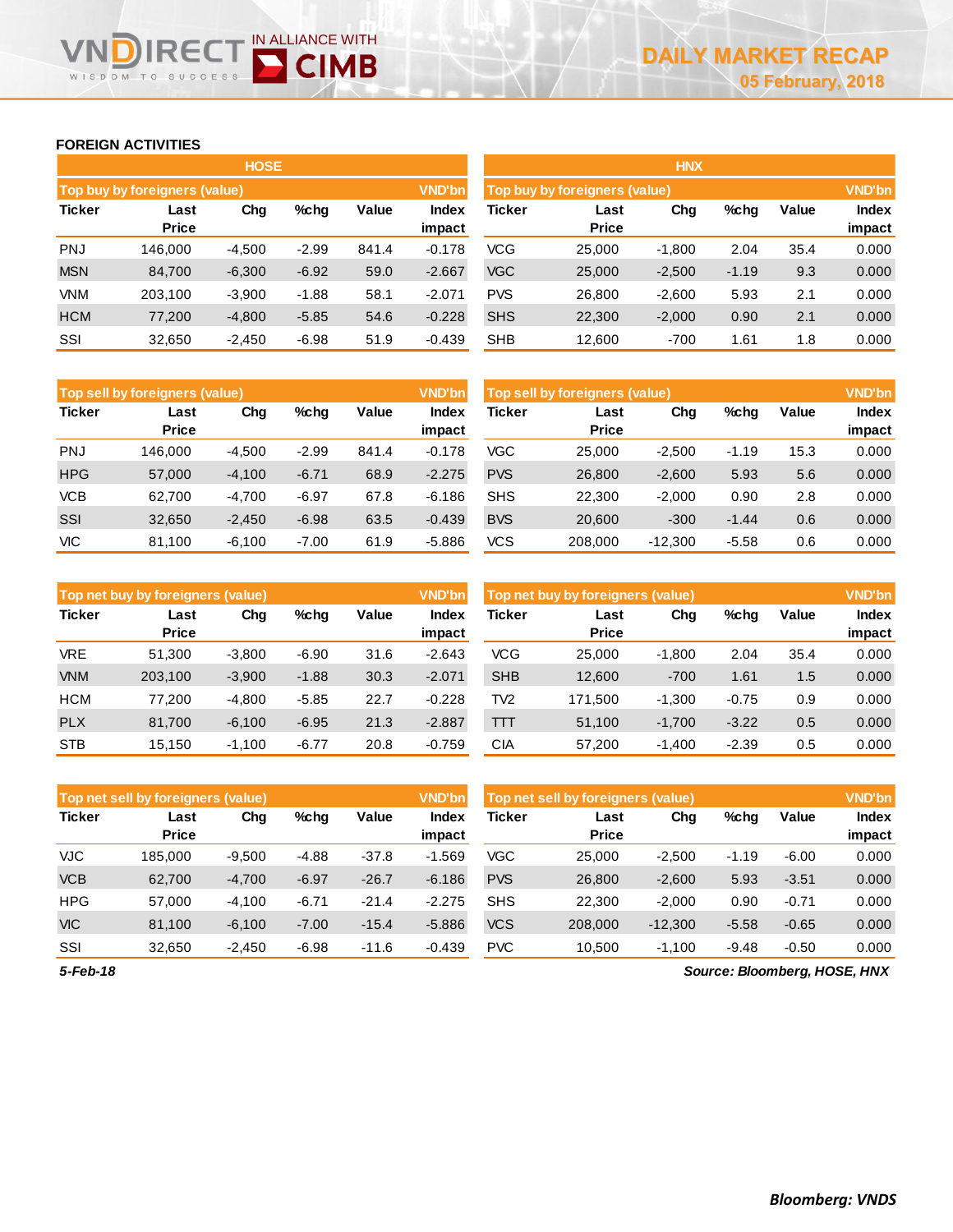# **IN ALLIANCE WITH CIMB** WISDOM TO

# **TOP 60 MARKET CAP STOCKS SNAPSHOT ON HOSE**

| No. Ticker             | <b>Price</b>      |                   | Price change (%)   |                       |                | Mkt. Cap Outs. Vol. Float ratio |               |              | Avail. Fil Ave. daily vol.  | P/E           | P/B          | <b>ROE</b>     | <b>ROA</b>    |
|------------------------|-------------------|-------------------|--------------------|-----------------------|----------------|---------------------------------|---------------|--------------|-----------------------------|---------------|--------------|----------------|---------------|
|                        | <b>VND</b>        | 1M                | 3M                 | 6M                    | <b>US\$mln</b> | <b>MIn'shs</b>                  | $\%$          |              | $% (30 \, \text{days-shs})$ | $\pmb{\chi}$  | $\pmb{\chi}$ | $\%$           | $\%$          |
| 1 VNM VM               | 203,100           | $-4.9$            | 30.9               | 31.9                  | 12,982         | 1,451                           | 61.2          | 40.2         | 697,432                     | 32.0          | 12.6         | 40.5           | 32.2          |
| 2 VCB VM               | 62,700            | 16.1              | 49.6               | 64.8                  | 9,935          | 3,598                           | 22.9          | 9.1          | 2,419,389                   | 24.8          | 4.2          | 13.7           | 1.0           |
| 3 GAS VM<br>4 VIC VM   | 112,600<br>81,100 | 12.2<br>1.4       | 53.2<br>34.7       | 78.7<br>82.0          | 9,492<br>9,422 | 1,914                           | 4.2<br>49.3   | 45.5         | 968,040                     | 22.9<br>34.2  | 5.2<br>7.2   | 23.8<br>11.8   | 16.2<br>1.7   |
| 5 SAB VM               | 238,900           | $-9.6$            | $-17.6$            | $-2.8$                | 6,748          | 2,638<br>641                    | 10.4          | 18.8<br>39.3 | 3,074,415<br>163,356        | 32.5          | 11.2         | 38.6           | 23.5          |
| 6 BID VM               | 31,350            | 14.4              | 40.0               | 40.0                  | 4,720          | 3,419                           | 4.4           | 27.2         | 2,663,467                   | 15.5          | 2.4          | 13.0           | 0.6           |
| 7 VREVM                | 51,300            | 9.1               | <b>N/A</b>         | <b>N/A</b>            | 4,295          | 1,901                           | 100.0         | 21.2         | 2,698,276                   | 48.4          | 4.2          | 17.6           | 6.9           |
| 8 CTG VM               | 26,050            | 3.8               | 38.9               | 30.6                  | 4,272          | 3,723                           | 15.8          | 0.0          | 5,263,134                   | 13.1          | 1.5          | 12.0           | 0.7           |
| 9 PLX VM               | 81,700            | 3.4               | 42.8               | 28.5                  | 4,170          | 1,159                           | 6.3           | 10.4         | 1,548,663                   | 27.1          | 4.6          | 17.2           | 5.7           |
| 10 MSN VM              | 84,700            | 0.0               | 40.7               | 98.1                  | 3,908          | 1,047                           | 36.3          | 20.2         | 668,588                     | 30.3          | 6.0          | 20.6           | 4.5           |
| 11 HPG VM              | 57,000            | 18.8              | 57.5               | 78.1                  | 3,808          | 1,517                           | 58.9          | 7.9          | 5,347,737                   | 10.3          | 2.9          | 31.5           | 19.7          |
| 12 VJC VM              | 185,000           | 24.2              | 63.1               | 107.4                 | 3,678          | 451                             | 60.9          | 3.1          | 1,159,319                   | 29.7          | 17.2         | 68.7           | 14.3          |
| 13 VPB VM              | 51,500            | 16.0              | 28.1               | <b>N/A</b>            | 3,396          | 1,497                           | 89.9          | 0.0          | 3,536,051                   | 11.3          | 2.5          | 25.4           | 1.9           |
| 14 ROS VM              | 162,900           | $-1.7$            | $-23.9$            | 74.2                  | 3,394          | 473                             | 27.0          | 47.2         | 1,568,821                   | 91.0          | 15.3         | 9.2            | 5.4           |
| 15 MBB VM              | 29,000            | 10.9              | 28.0               | 30.7                  | 2,319          | 1,816                           | 49.7          | 0.0          | 7,470,250                   | 20.7          | 1.9          | 9.4            | 0.9           |
| 16 NVL VM              | 81,600            | 19.6              | 32.7               | 21.2                  | 2,310          | 643                             | 31.7          | 43.6         | 1,423,442                   | 24.6          | 4.2          | 18.7           | 4.7           |
| 17 BVHVM<br>18 HDB VM  | 74,700<br>43,000  | 12.8<br>8.6       | 48.2<br><b>N/A</b> | 30.4<br><b>N/A</b>    | 2,239<br>1,858 | 680<br>981                      | 29.1<br>100.0 | 24.0<br>3.8  | 708,415<br><b>N/A</b>       | 33.3<br>47.2  | 3.6<br>3.7   | 10.7<br>7.9    | 1.9<br>0.6    |
| 19 MWG VM              | 123,500           | $-7.4$            | $-1.6$             | 16.0                  | 1,757          | 323                             | 76.4          | 0.3          | 678,218                     | 17.2          | 6.6          | 45.3           | 11.7          |
| 20 BHN VM              | 142,000           | 1.8               | 32.6               | 80.9                  | 1,450          | 232                             | 0.9           | 31.4         | 27,359                      | 43.9          | 5.6          | 13.0           | 7.8           |
| 21 FPT VM              | 57,100            | $-4.8$            | 12.0               | 14.0                  | 1,335          | 531                             | 71.8          | 0.0          | 2,564,740                   | 11.1          | 2.9          | 22.0           | 7.7           |
| 22 STB VM              | 15,150            | 11.4              | 36.5               | 19.3                  | 1,203          | 1,804                           | 94.6          | 13.8         | 23,314,510                  | 23.3          | 1.2          | 3.0            | 0.2           |
| 23 EIB VM              | 14,550            | 12.8              | 28.8               | 11.9                  | 788            | 1,229                           | 75.6          | 0.0          | 1,288,719                   | 21.7          | 1.3          | 5.9            | 0.6           |
| 24 SSIVM               | 32,650            | 13.0              | 43.2               | 23.7                  | 719            | 500                             | 57.5          | 45.4         | 7,129,028                   | 13.8          | 1.8          | 11.2           | 5.8           |
| 25 PNJ VM              | 146,000           | 9.0               | 39.0               | 35.8                  | 695            | 108                             | 64.5          | 0.0          | 340,829                     | 20.7          | 5.8          | 28.9           | 16.4          |
| 26 CTD VM              | 188,100           | $-17.3$           | $-16.4$            | $-10.0$               | 645            | 78                              | 89.2          | 3.5          | 221,895                     | 9.2           | 2.0          | 23.2           | 11.9          |
| 27 REE VM              | 39,750            | $-6.5$            | 21.6               | 3.5                   | 543            | 310                             | 68.2          | 0.0          | 1,647,012                   | 9.0           | 1.5          | 18.1           | 10.7          |
| 28 GMD VM              | 41,500            | $-2.6$            | 6.4                | $-0.1$                | 527            | 288                             | 59.6          | 0.0          | 1,058,690                   | 21.3          | 1.9          | 8.1            | 4.7           |
| 29 DHG VM              | 90,000            | $-17.5$           | $-6.1$             | $-20.9$               | 518            | 131                             | 31.8          | 1.5          | 339,279                     | 20.6          | 4.3          | 20.4           | 16.0          |
| 30 KDH VM              | 32,500            | 11.5              | 25.2               | 30.7                  | 481            | 336                             | 55.1          | 0.4          | 373,567                     | 17.0          | 2.8          | 12.9           | 5.5           |
| 31 SBT VM              | 19,350            | $-10.0$           | $-7.6$             | $-50.4$               | 475            | 557                             | 60.8          | 39.7         | 6,888,740                   | 13.8          | 1.6          | 6.4            | 2.7           |
| 32 HCM VM              | 77,200            | 25.3              | 92.0               | 76.3                  | 441            | 130                             | 38.0          | 40.6         | 386,800                     | 18.0          | 3.8          | 17.8           | 10.6          |
| 33 VCIVM               | 82,000            | $-1.4$            | 31.0               | 35.3                  | 433            | 120                             | 95.7          | 9.5          | 78,070                      | 14.8          | 7.1          | 31.9           | 12.1          |
| 34 NT2 VM<br>35 PVD VM | 33,300<br>24,650  | $-2.3$<br>$-1.2$  | 10.6<br>54.1       | 16.8<br>58.5          | 422<br>416     | 288<br>383                      | 27.9<br>48.1  | 26.0<br>26.4 | 292,212<br>4,008,324        | 12.1<br>534.7 | 1.9<br>0.7   | 16.1<br>$-1.4$ | 7.1<br>$-0.8$ |
| 36 DPM VM              | 23,400            | 7.3               | 13.6               | 1.1                   | 403            | 391                             | 35.2          | 27.2         | 1,475,638                   | 15.3          | 1.1          | 8.8            | 7.2           |
| 37 CII VM              | 37,000            | $-1.6$            | 17.6               | 11.3                  | 401            | 246                             | 69.6          | 11.7         | 1,314,303                   | 6.2           | 1.8          | 36.0           | 10.3          |
| 38 KDC VM              | 43,000            | $-2.9$            | 15.3               | $-2.3$                | 389            | 206                             | 44.5          | 36.5         | 675,565                     | 15.7          | 1.4          | 9.2            | 6.0           |
| 39 HSG VM              | 24,000            | $-4.8$            | 6.7                | $-13.0$               | 370            | 350                             | 56.6          | 21.7         | 4,437,639                   | 6.8           | 1.6          | 28.8           | 7.9           |
| 40 DXG VM              | 27,700            | 27.4              | 57.4               | 50.7                  | 370            | 303                             | 71.8          | 10.9         | 5,094,387                   | 11.1          | 2.2          | 21.3           | 9.5           |
| 41 PDR VM              | 36,700            | $-1.6$            | 16.0               | 27.0                  | 359            | 222                             | 38.3          | 47.4         | 1,446,268                   | 20.1          | 3.1          | 16.3           | 4.3           |
| 42 GEX VM              | 28,350            | <b>N/A</b>        | <b>N/A</b>         | <b>N/A</b>            | 333            | 267                             | 71.6          | 35.2         | <b>N/A</b>                  | 11.5          | 2.0          | 18.0           | 6.7           |
| 43 TCH VM              | 20,500            | $-4.7$            | 30.2               | 22.0                  | 319            | 353                             | 51.2          | 46.9         | 2,421,467                   | 15.4          | 1.6          | 10.7           | 10.3          |
| 44 HAG VM              | 7,490             | $-2.7$            | 6.4                | $-18.0$               | 306            | 927                             | 61.3          | 36.6         | 7,825,459                   | 8.6           | 0.5          | 3.9            | 1.0           |
| 45 BMP VM              | 80,300            | $-3.3$            | 8.5                | 4.3                   | 290            | 82                              | 61.8          | 56.1         | 526,463                     | 13.9          | 2.7          | 18.3           | 15.5          |
| 46 DCM VM              | 12,250            | $-14.3$           | 1.2                | $-14.9$               | 286            | 529                             | 24.4          | 45.7         | 2,226,027                   | 11.4          | 1.1          | 9.6            | 5.0           |
| 47 PPC VM              | 19,600            | $-12.3$           | $-6.4$             | $-11.9$               | 277            | 321                             | 24.6          | 31.8         | 228,114                     | 3.8           | 1.1          | 32.1           | 18.1          |
| 48 HNG VM              | 7,720             | $-19.2$           | $-6.8$             | $-22.3$               | 261            | 767                             | 36.2          | 47.4         | 2,217,767                   | 5.5           | 0.6          | 7.6            | 2.5           |
| 49 KBC VM              | 12,600            | $-13.1$           | $-0.8$             | $-15.4$               | 261            | 470                             | 75.2          | 22.4         | 3,898,501                   | 10.1          | 0.7          | 7.3            | 3.9           |
| 50 PAN VM              | 48,000            | 6.7               | 41.2               | 31.5                  | 254            | 120                             | 60.6          | 56.1         | 130,917                     | 14.2          | 2.0          | 15.5           | 8.3           |
| 51 HT1 VM<br>52 PME VM | 14,800<br>82,000  | $-10.8$<br>$-5.2$ | 12.1<br><b>N/A</b> | $-18.2$<br><b>N/A</b> | 249<br>236     | 382<br>65                       | 20.0<br>99.0  | 41.9<br>0.0  | 535,303<br>22,936           | 11.9<br>18.7  | 1.1<br>3.1   | 10.0<br>19.7   | 4.3<br>16.0   |
| 53 PVT VM              | 19,000            | 2.2               | 32.9               | 31.0                  | 236            | 281                             | 48.9          | 17.4         | 1,085,387                   | 12.7          | 1.5          | 11.7           | 4.6           |
| 54 DIG VM              | 22,250            | $-2.4$            | 47.4               | 42.6                  | 233            | 238                             | 90.3          | 4.9          | 3,110,504                   | 58.0          | 1.9          | 2.2            | 1.0           |
| 55 HBC VM              | 40,200            | $-11.1$           | $-21.8$            | $-28.1$               | 230            | 130                             | 56.2          | 27.7         | 1,859,255                   | 6.0           | 2.6          | 51.1           | 7.1           |
| 56 VCF VM              | 192,500           | $-36.9$           | $-3.8$             | $-3.8$                | 225            | 27                              | 30.7          | 19.3         | 5,833                       | 13.7          | 2.2          | 18.3           | 12.9          |
| 57 NLG VM              | 31,850            | 3.4               | 14.6               | $-2.2$                | 221            | 157                             | 49.9          | 0.0          | 611,211                     | 9.6           | 1.8          | 20.3           | 8.0           |
| 58 BIC VM              | 42,500            | 16.4              | 28.8               | 22.8                  | 220            | 117                             | 99.7          | 1.3          | 10,574                      | 36.1          | 2.5          | 6.4            | 2.7           |
| 59 VHC VM              | 53,500            | $-6.6$            | 19.2               | 4.1                   | 217            | 92                              | 28.0          | 63.7         | 222,064                     | 8.3           | 1.8          | 20.8           | 11.2          |
| 60 TLG VM              | 97,000            | $-5.4$            | 1.0                | $-7.6$                | 216            | 51                              | 26.7          | 72.1         | 4,732                       | 20.3          | 4.6          | 23.6           | 18.0          |

*Source: Bloomberg 5-Feb*